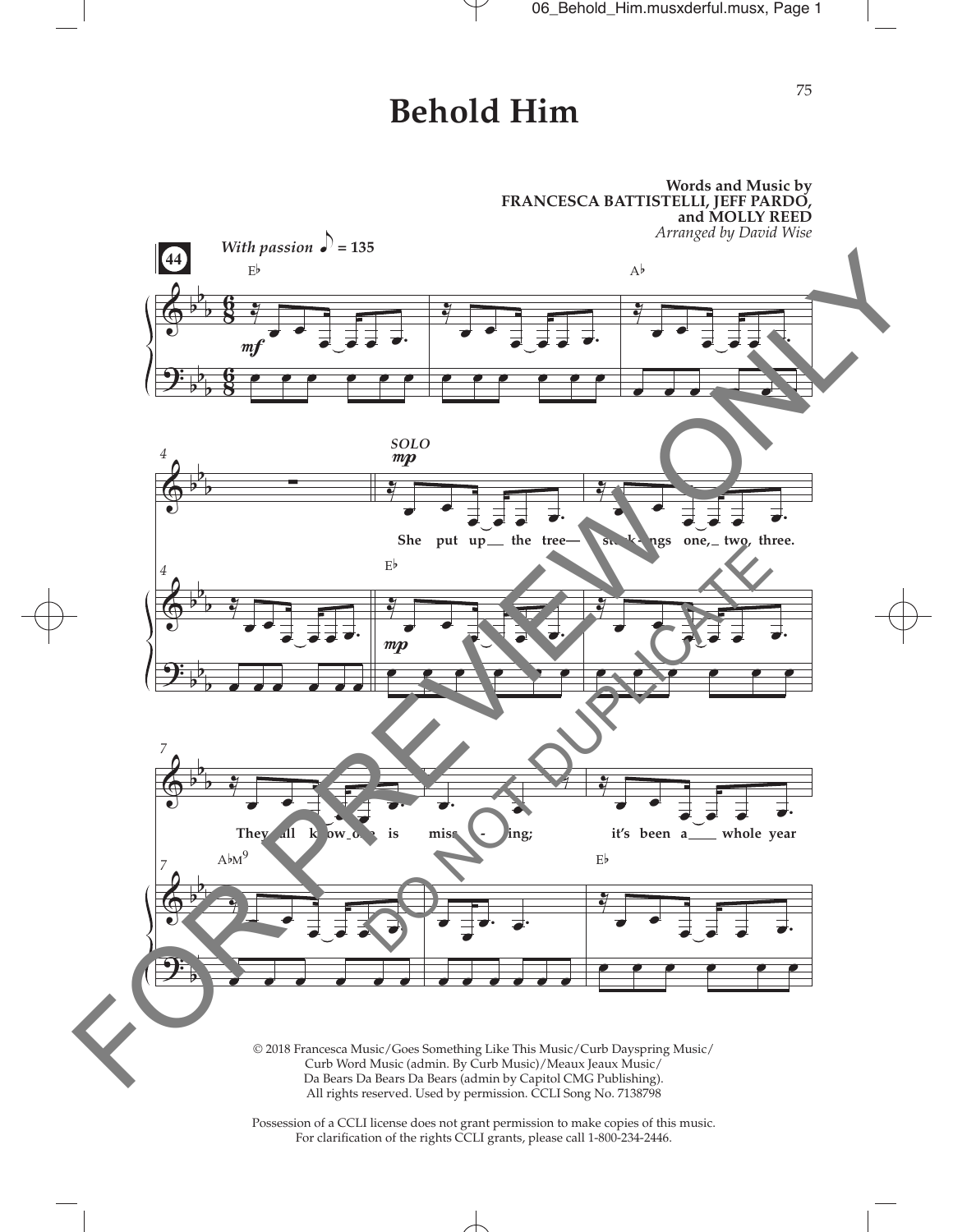



 $\overline{\phantom{a}}$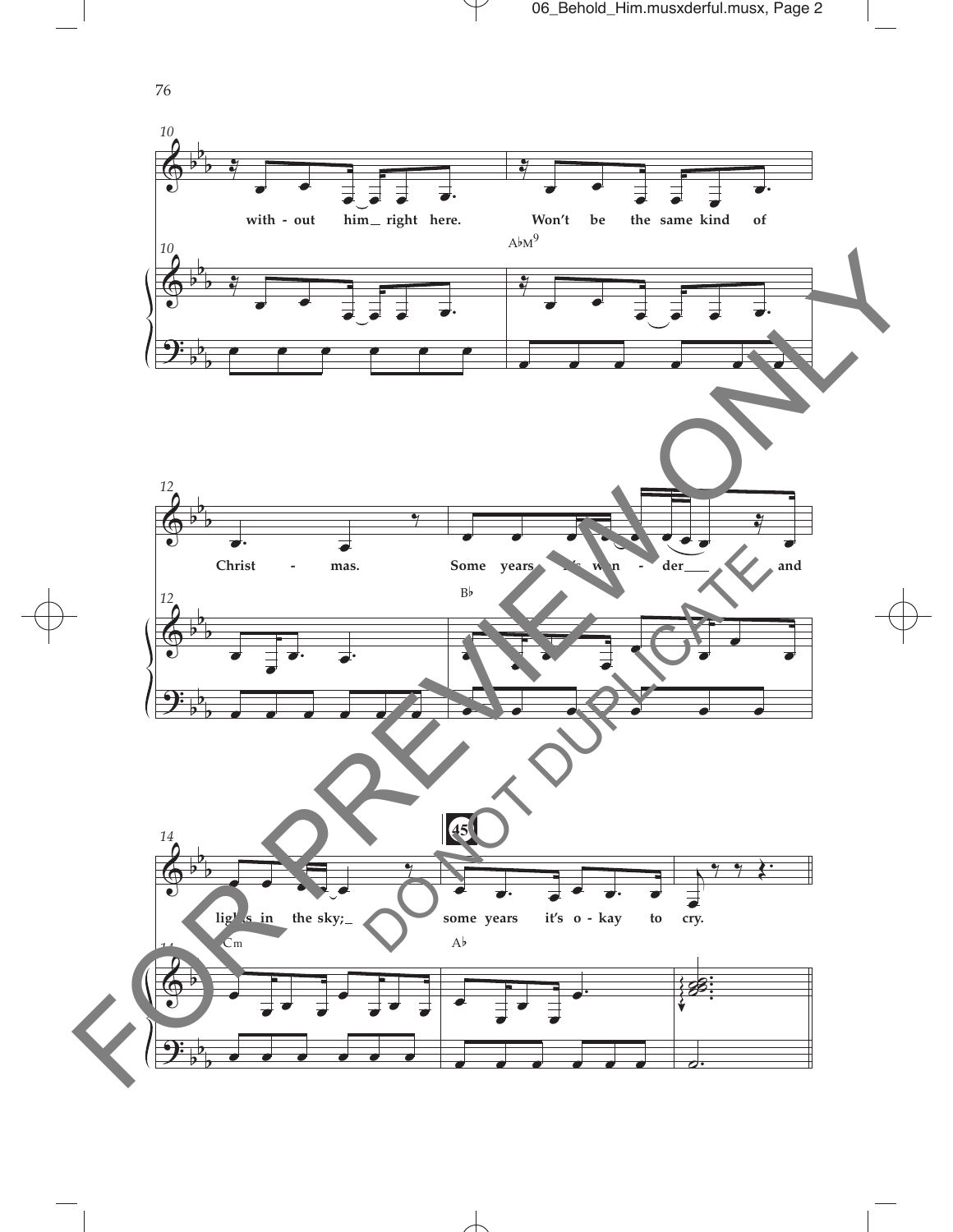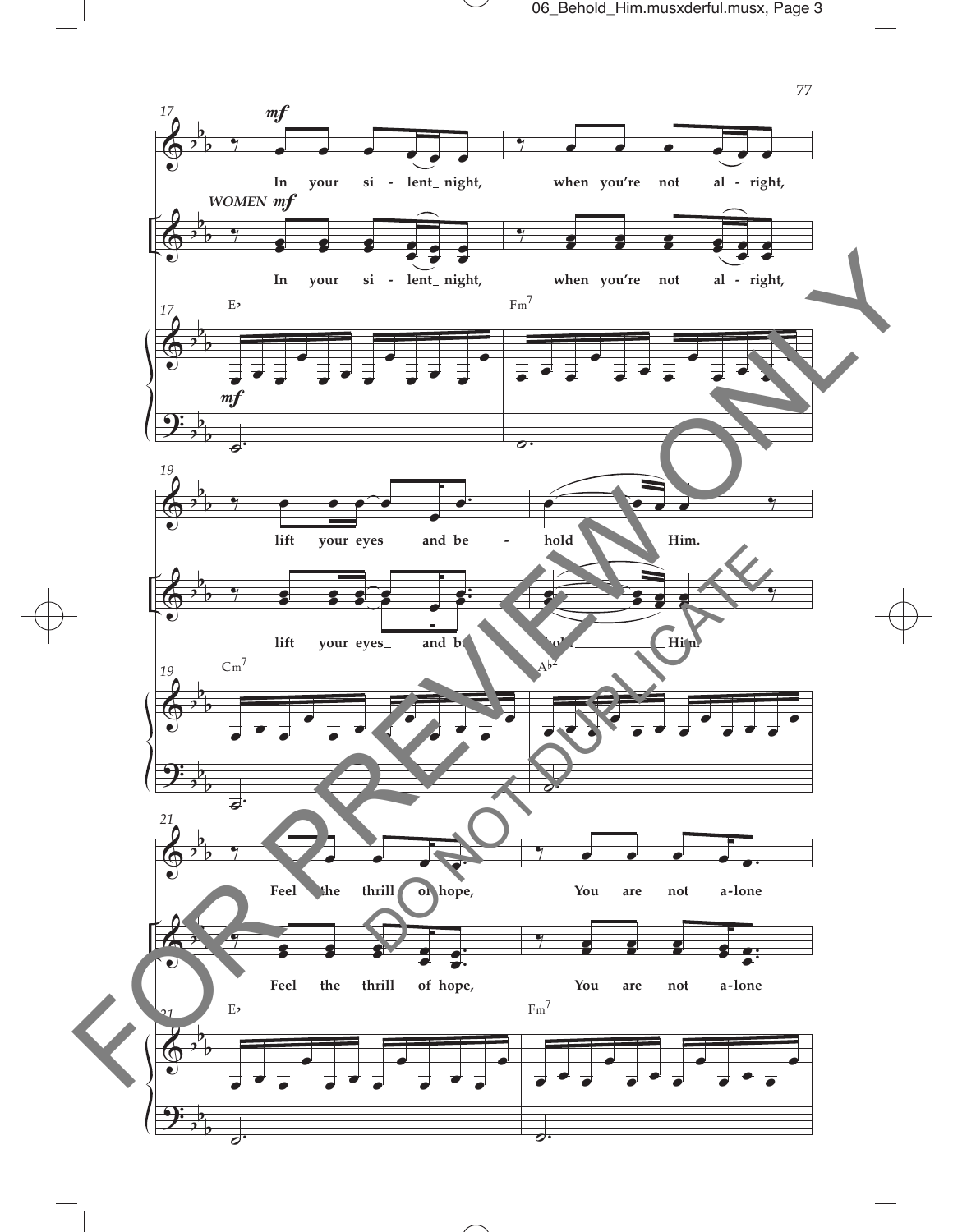

 $\overline{\mathcal{A}}$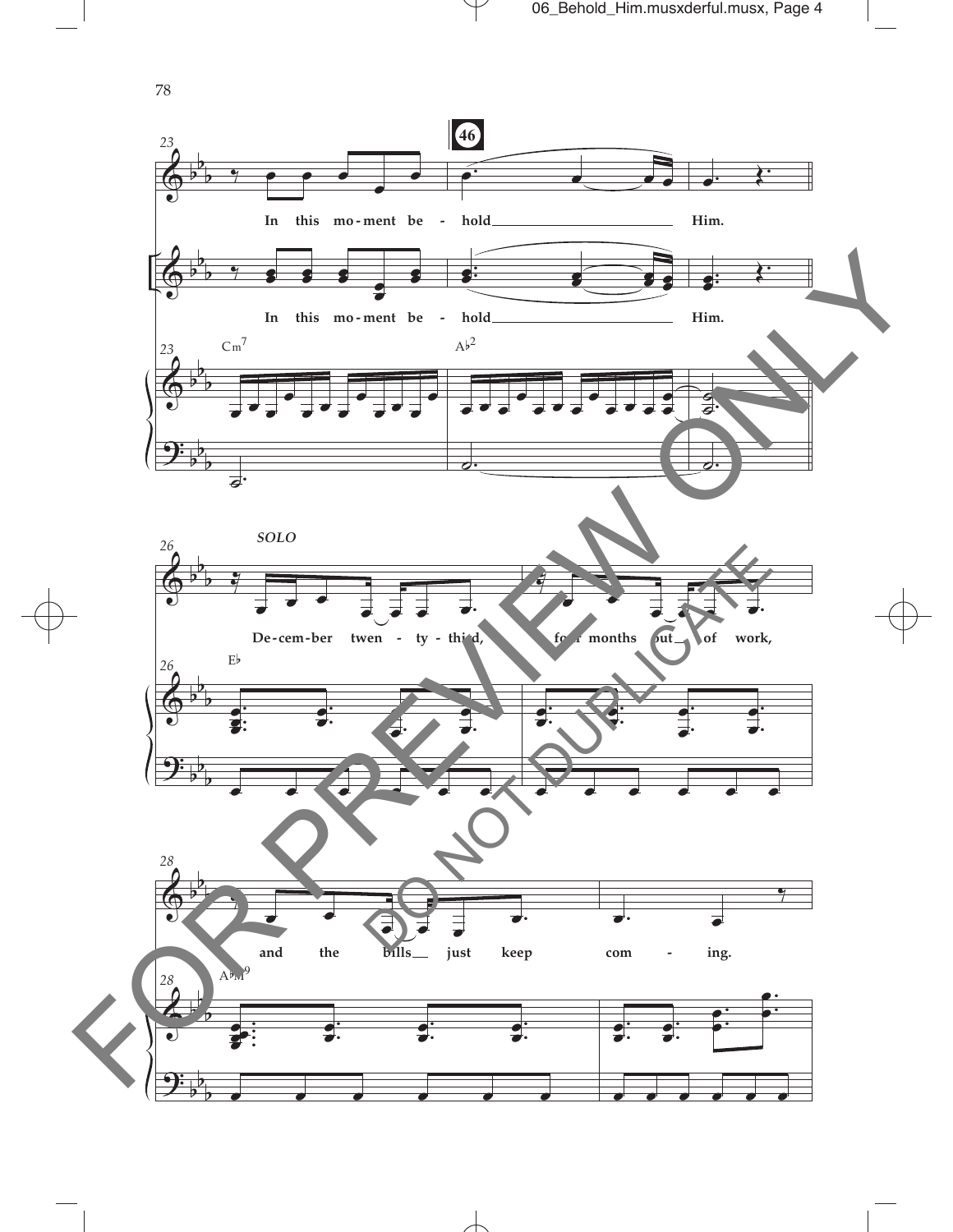

 $\overline{\mathcal{A}}$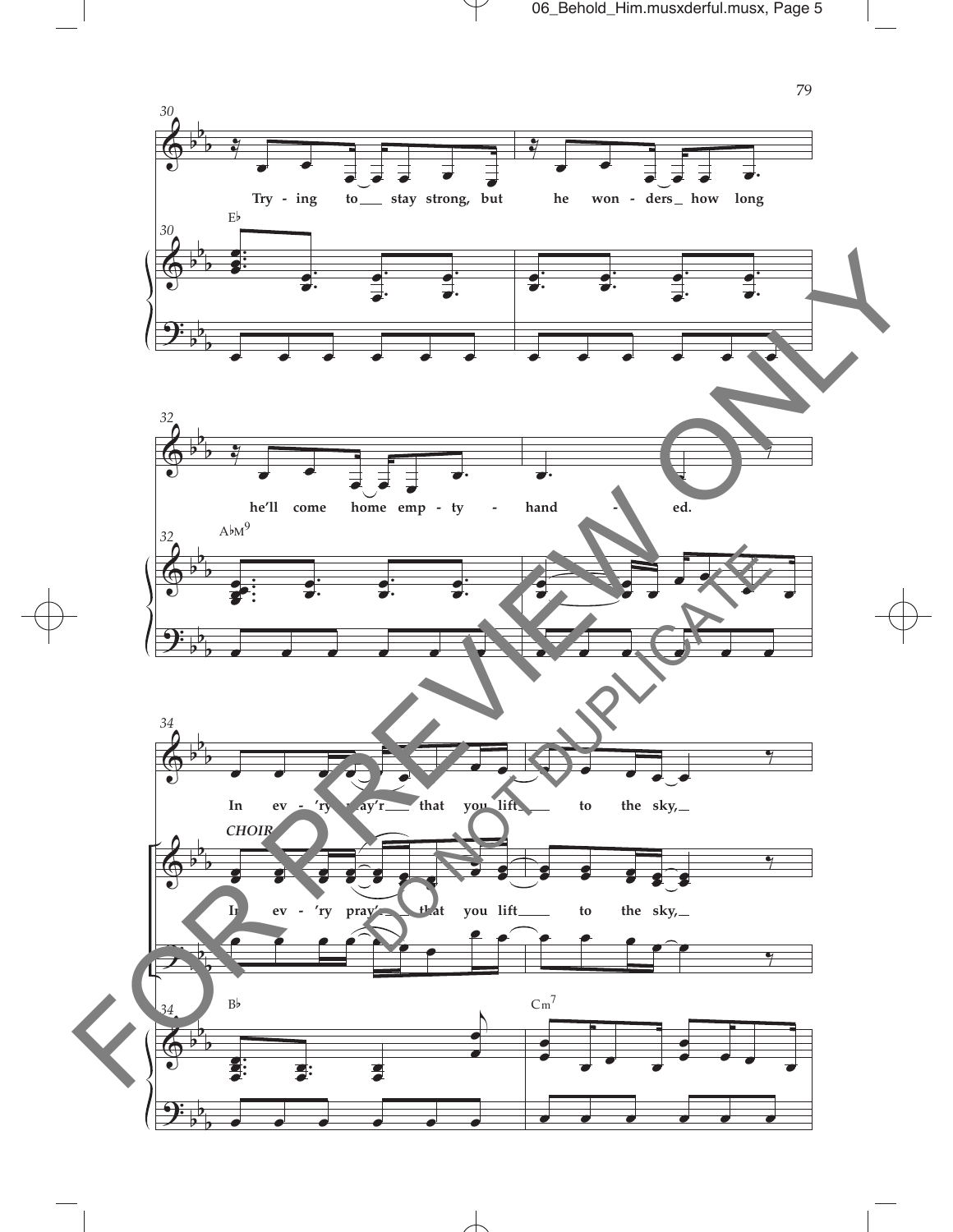

 $\overline{\phantom{a}}$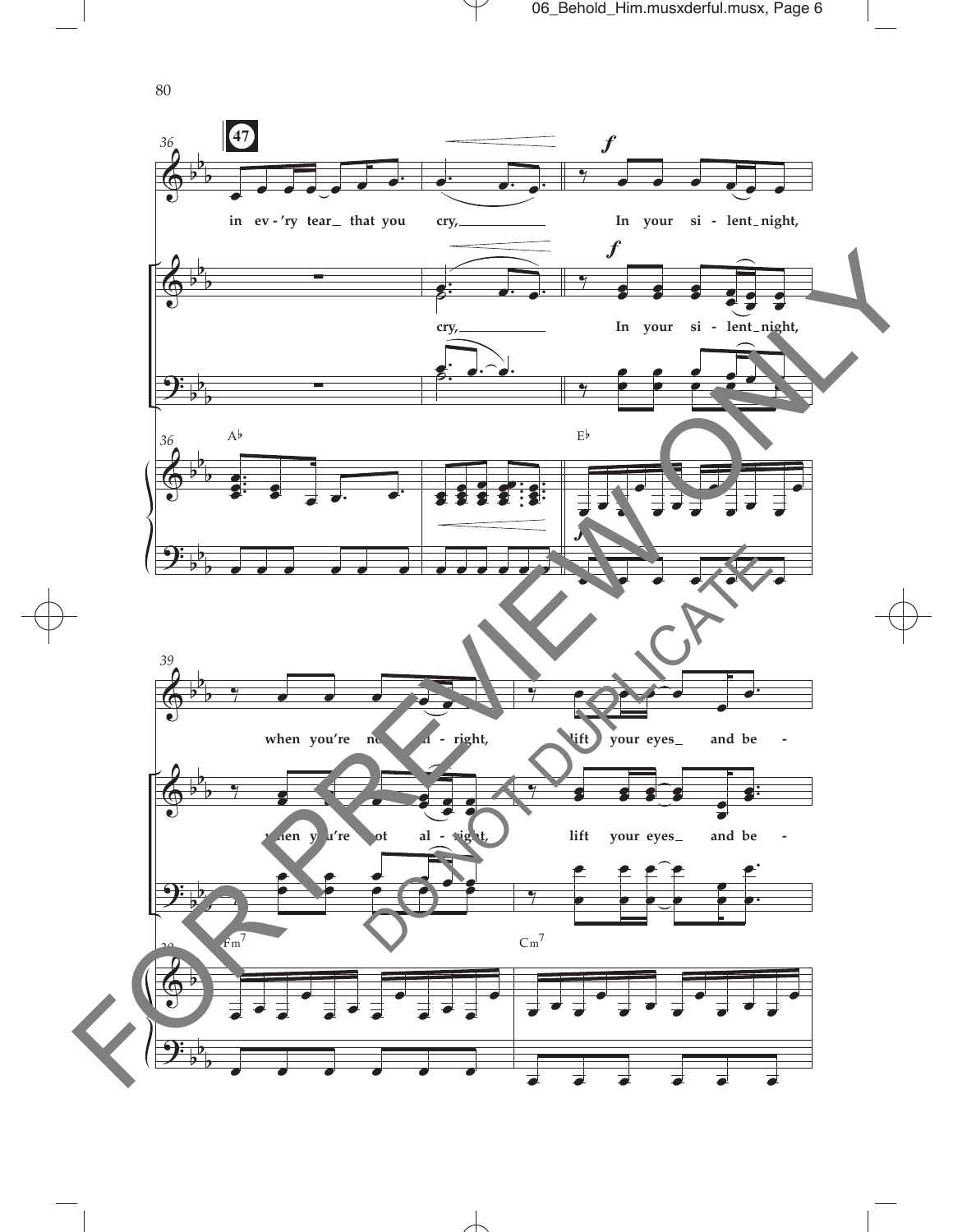

 $\overline{\mathcal{A}}$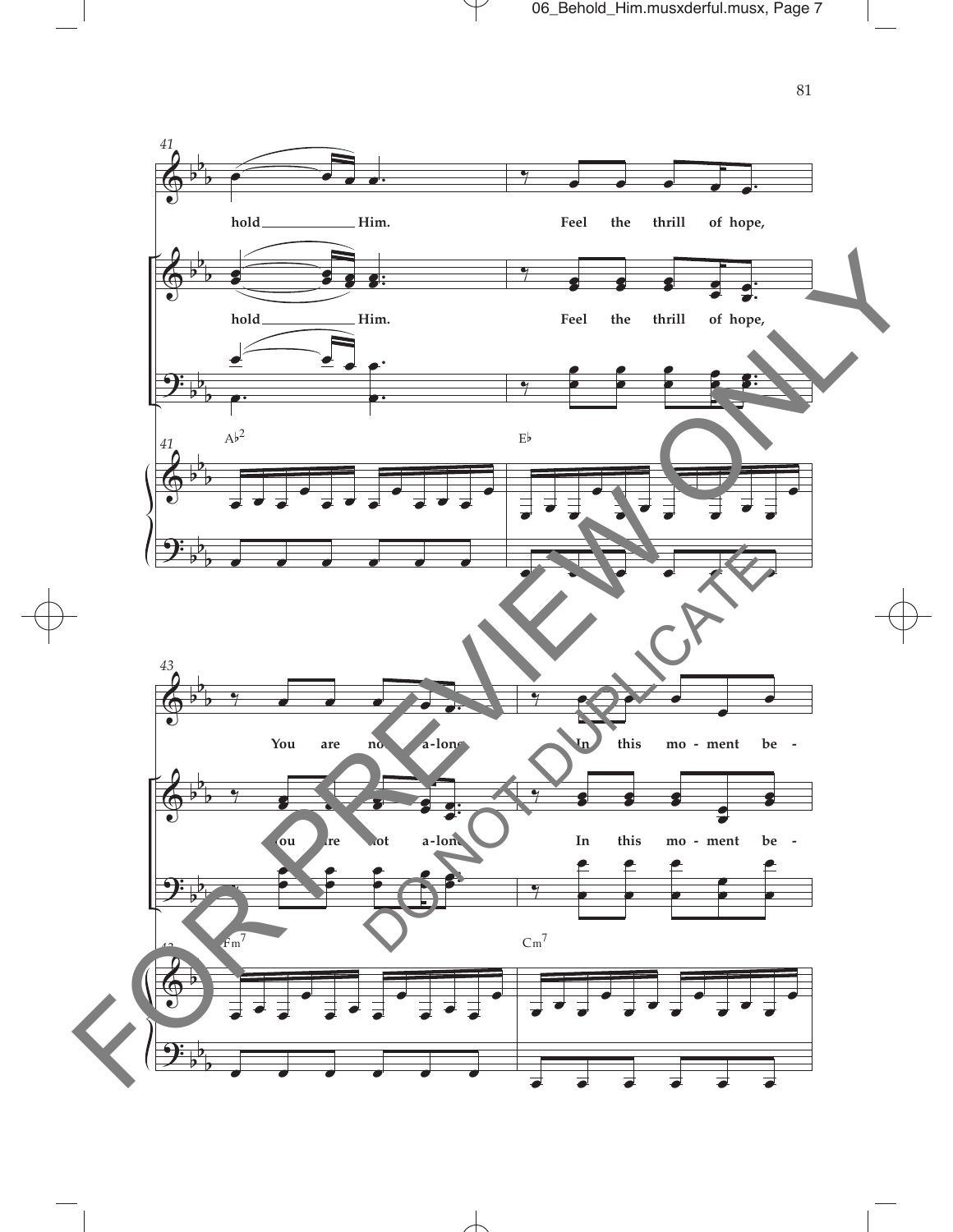

 $\overline{\mathcal{A}}$ 

82

 $\overline{\phantom{0}}$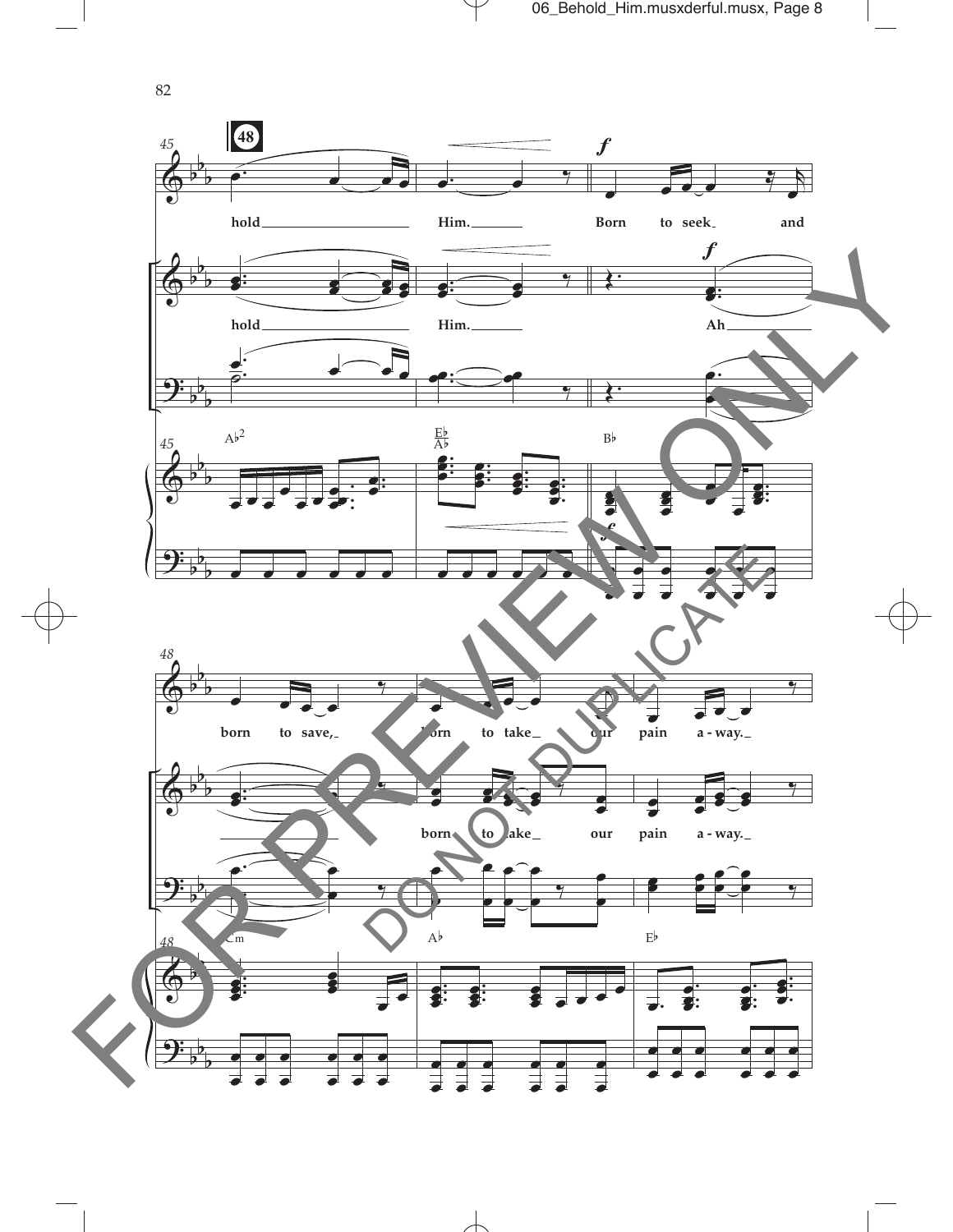

 $\overline{\mathcal{A}}$ 

 $\overline{\phantom{0}}$ 

 $\top$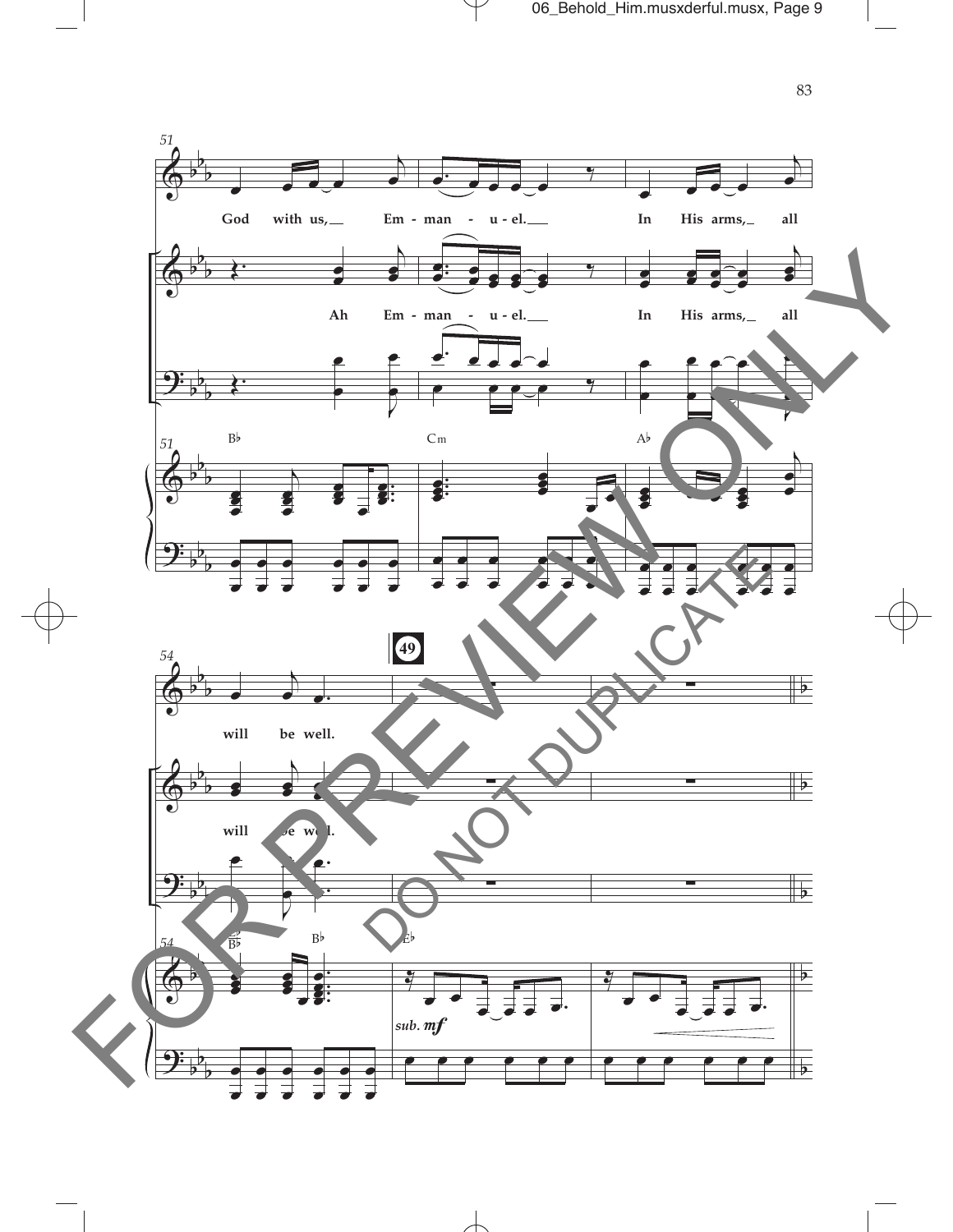



 $\overline{\phantom{a}}$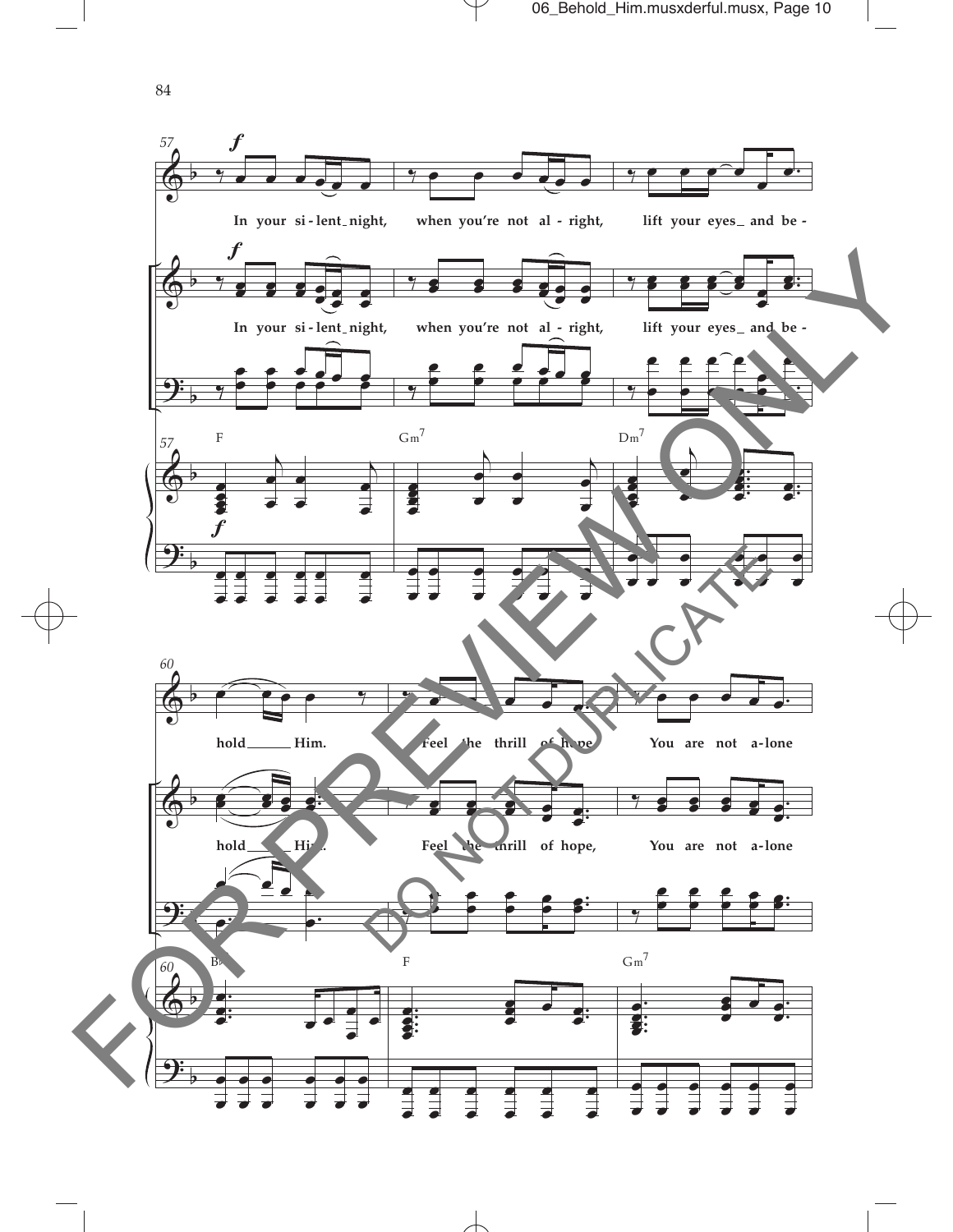

 $\overline{\mathcal{A}}$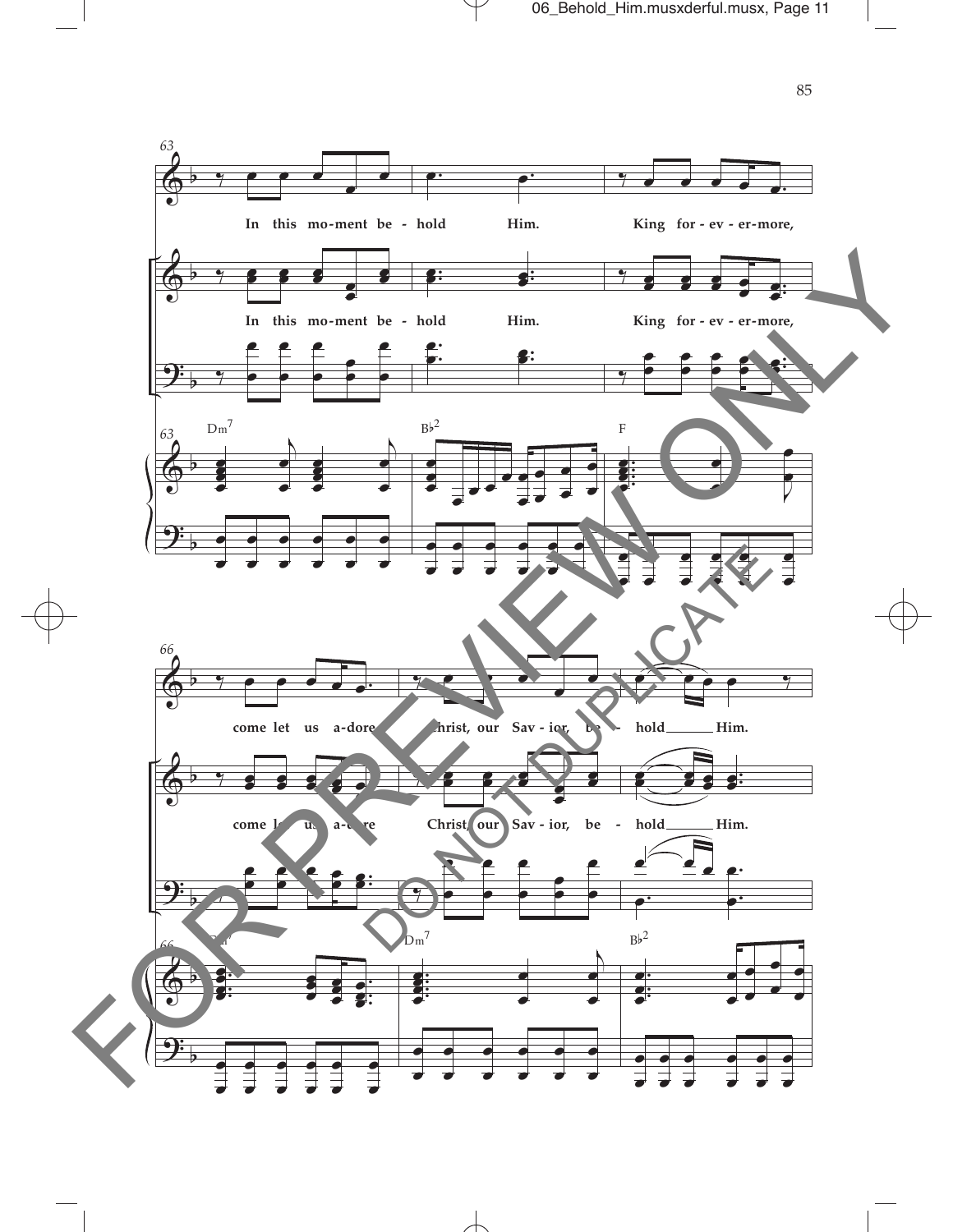86



 $\overline{\phantom{a}}$